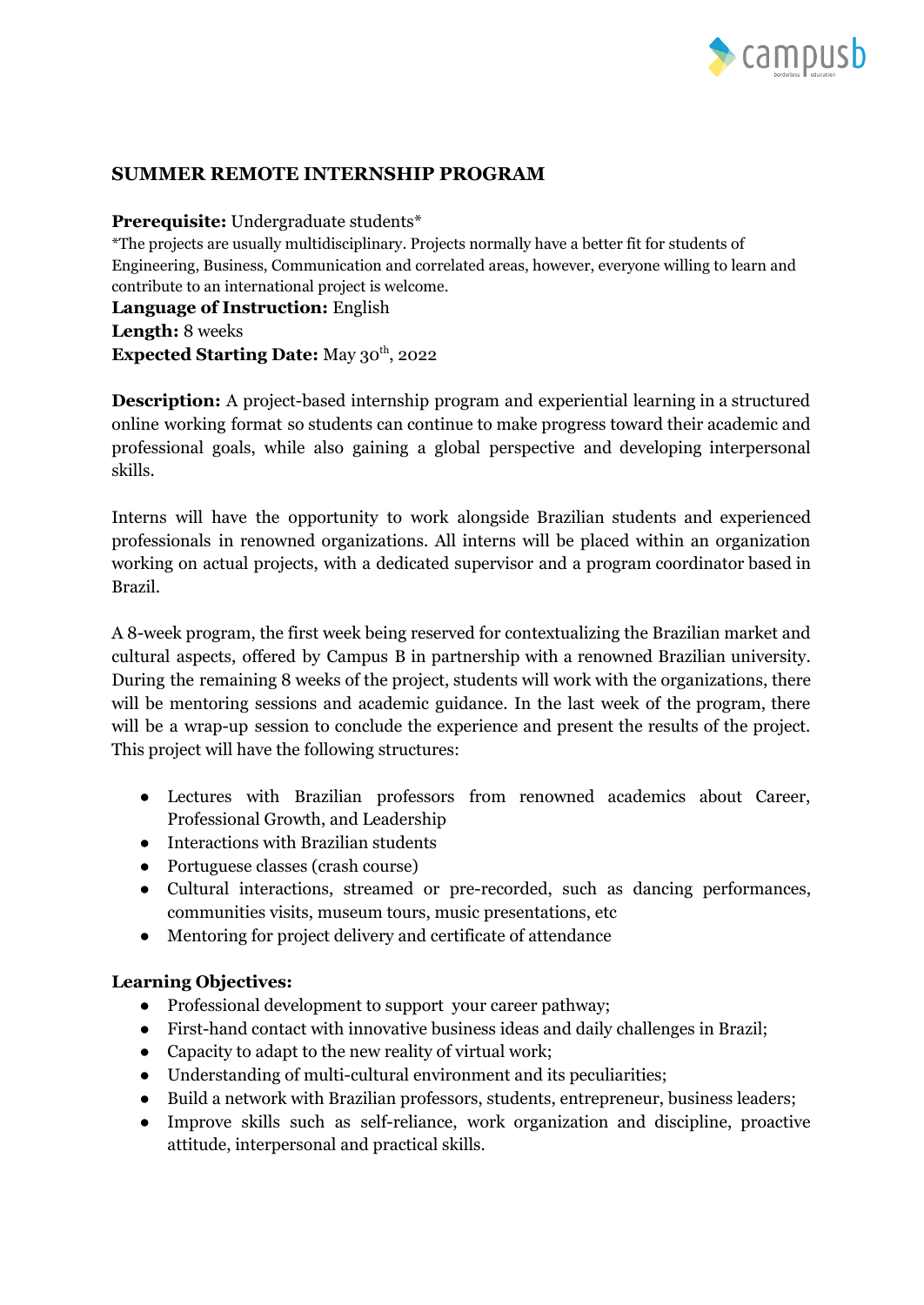

# **Workload**

| Virtual classes by Brazilian professors | 5 h   |
|-----------------------------------------|-------|
| Virtual Portuguese classes              | 3 h   |
| Virtual Internship Project              | 96 h  |
| <b>Virtual Mentoring Sessions</b>       | 1 h   |
| Virtual Cultural Activities/Workshops   | 5 h   |
| Total                                   | 110 h |

| Summer Virtual Internship - Tentative Schedule |                                                                      |                                                                    |                                                                                     |                                                                             |               |  |
|------------------------------------------------|----------------------------------------------------------------------|--------------------------------------------------------------------|-------------------------------------------------------------------------------------|-----------------------------------------------------------------------------|---------------|--|
| Week 1                                         | <b>Monday</b>                                                        | <b>Tuesday</b>                                                     | Wednesday                                                                           | <b>Thursday</b>                                                             | <b>Friday</b> |  |
| May 30th to<br>June 3rd                        | <b>Orientation Session &amp;</b><br>Icebreaker<br>$(80 \text{ min})$ | <b>Memorial Day EUA</b>                                            | Internship project<br>kick-off and<br>company<br>introduction<br>$(60 \text{ min})$ | Class: Project<br>Management<br>$(40 \text{ min})$                          |               |  |
| Week 2                                         | <b>Monday</b>                                                        | <b>Tuesday</b>                                                     | Wednesday                                                                           | <b>Thursday</b>                                                             | <b>Friday</b> |  |
| June 6th to<br>June 10th                       | Class: Doing Business in<br><b>Brazil</b><br>$(60 \text{ min})$      | <b>Mentoring Session</b><br>(15 min)                               | Company meeting<br>$(60 \text{ min})$                                               |                                                                             |               |  |
| Week 3                                         | <b>Monday</b>                                                        | <b>Tuesday</b>                                                     | Wednesday                                                                           | <b>Thursday</b>                                                             | <b>Friday</b> |  |
| June 13th to<br>June 17th                      | Portuguese Class<br>$(60 \text{ min})$                               | Class: Culture Map<br>$(60 \text{ min})$                           | Company meeting<br>$(60 \text{ min})$                                               | <b>Corpus Christi BR</b>                                                    |               |  |
| Week 4                                         | <b>Monday</b>                                                        | <b>Tuesday</b>                                                     | Wednesday                                                                           | <b>Thursday</b>                                                             | <b>Friday</b> |  |
| June 20th to<br>June 24th                      | Portuguese Class<br>$(60 \text{ min})$                               | <b>Mentoring Session</b><br>(15 min)                               | Company meeting<br>$(60 \text{ min})$                                               |                                                                             |               |  |
| Week 5                                         | <b>Monday</b>                                                        | <b>Tuesday</b>                                                     | Wednesday                                                                           | <b>Thursday</b>                                                             | <b>Friday</b> |  |
| June 27th to<br>July 1st                       | Portuguese Class<br>$(60 \text{ min})$                               | Roundtable: Foreign<br>professionals working<br>in Brazil (60 min) | Company meeting<br>$(60 \text{ min})$                                               | <b>Virtual Gathering</b><br>(45 min)                                        |               |  |
| Week 6                                         | <b>Monday</b>                                                        | <b>Tuesday</b>                                                     |                                                                                     | <b>Thursday</b>                                                             | <b>Friday</b> |  |
| July 4th to<br>July 8th                        | <b>Independence Day EUA</b>                                          | <b>Mentoring Session</b><br>(15 min)                               | Company meeting<br>$(60 \text{ min})$                                               |                                                                             |               |  |
| Week 7                                         | <b>Monday</b>                                                        | <b>Tuesday</b>                                                     | Wednesday                                                                           | <b>Thursday</b>                                                             | <b>Friday</b> |  |
| July 11th to<br>July 15th                      | <b>Cultural Workshop</b><br>$(60 \text{ min})$                       | Lecture: Career<br>Development<br>$(60 \text{ min})$               | Company meeting<br>$(60 \text{ min})$                                               |                                                                             |               |  |
| Week 8                                         | <b>Monday</b>                                                        | <b>Tuesday</b>                                                     | Wednesday                                                                           | <b>Thursday</b>                                                             | <b>Friday</b> |  |
| July 18th to<br>July 21sth                     | <b>Virtual Gathering</b><br>(45 min)                                 | <b>Final Mentoring</b><br>Session<br>(15 min)                      | Company meeting -<br><b>Final Presentation</b><br>$(60 \text{ min})$                | Wrap-up Session<br>'Reflections about<br>the journey'<br>$(60 \text{ min})$ |               |  |